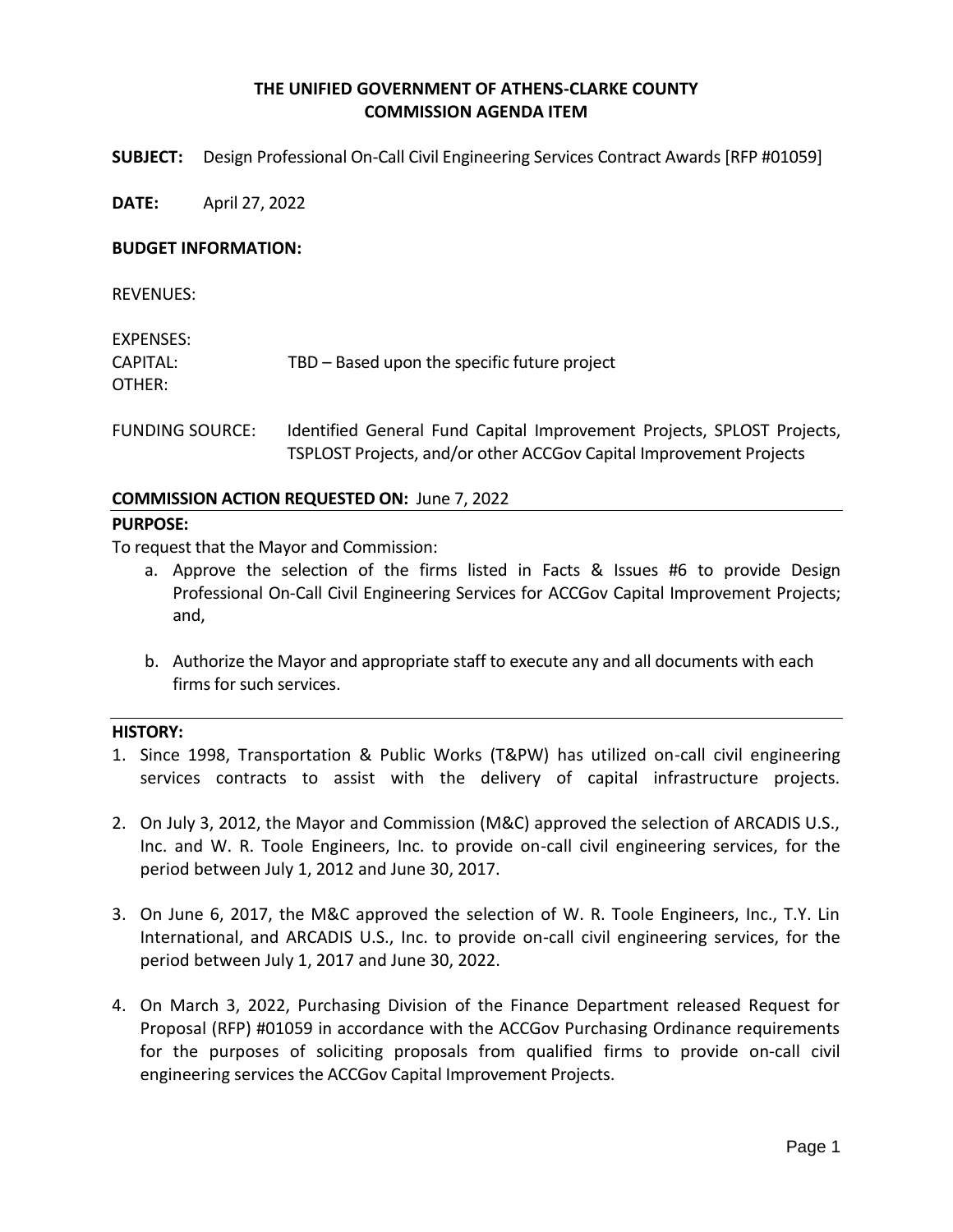- 5. On March 23, 2022, a Mandatory pre-proposal conference was held.
- 6. On April 7, 2022, proposals were received from the following 19 firms (in alphabetical order):
	- a. Alfred Benesch & Company
	- b. Arcadis U.S., Inc.
	- c. Armentrout Matheny Thurmond, P.C.
	- d. Atlas Technical Consultants LLC
	- e. Axis Infrastructure, LLC
	- f. Barge Design Solutions, Inc.
	- g. CDM Smith Inc.
	- h. Columbia Engineering and Services, Inc.
	- i. Gresham Smith
	- j. Heath Lineback Engineers, Inc.
	- k. Hofstadter and Associates, Inc.
	- l. KCI Technologies, Inc.
	- m. Pond & Company
	- n. Prime Engineering, Incorporated
	- o. Rummel, Klepper & Kahl, LLP
	- p. RS&H, INC.
	- q. T.Y. Lin International
	- r. Vaughn & Melton
	- s. W&A Engineering, LLC
- 7. On April 21, 2022, the evaluation committee, consisting of Robert Cheshire, Keith Sanders, Stephen Bailey, and Rani Katreeb met to determine the shortlisted firms for interviewing.
- 8. On May 4, 2022, hourly rates, Overhead, Benefits, and Profit multipliers were submitted by the shortlisted firms, as required in the original RFP #01059.
- 9. On May 5 and 6, 2022, the selection committee interviewed the shortlisted firms (in alphabetical order):
	- a. Alfred Benesch & Company
	- b. Arcadis U.S., Inc.
	- c. Atlas Technical Consultants LLC
	- d. Barge Design Solutions, Inc.
	- e. Gresham Smith
	- f. KCI Technologies, Inc.
	- g. Pond & Company
	- h. Prime Engineering, Inc.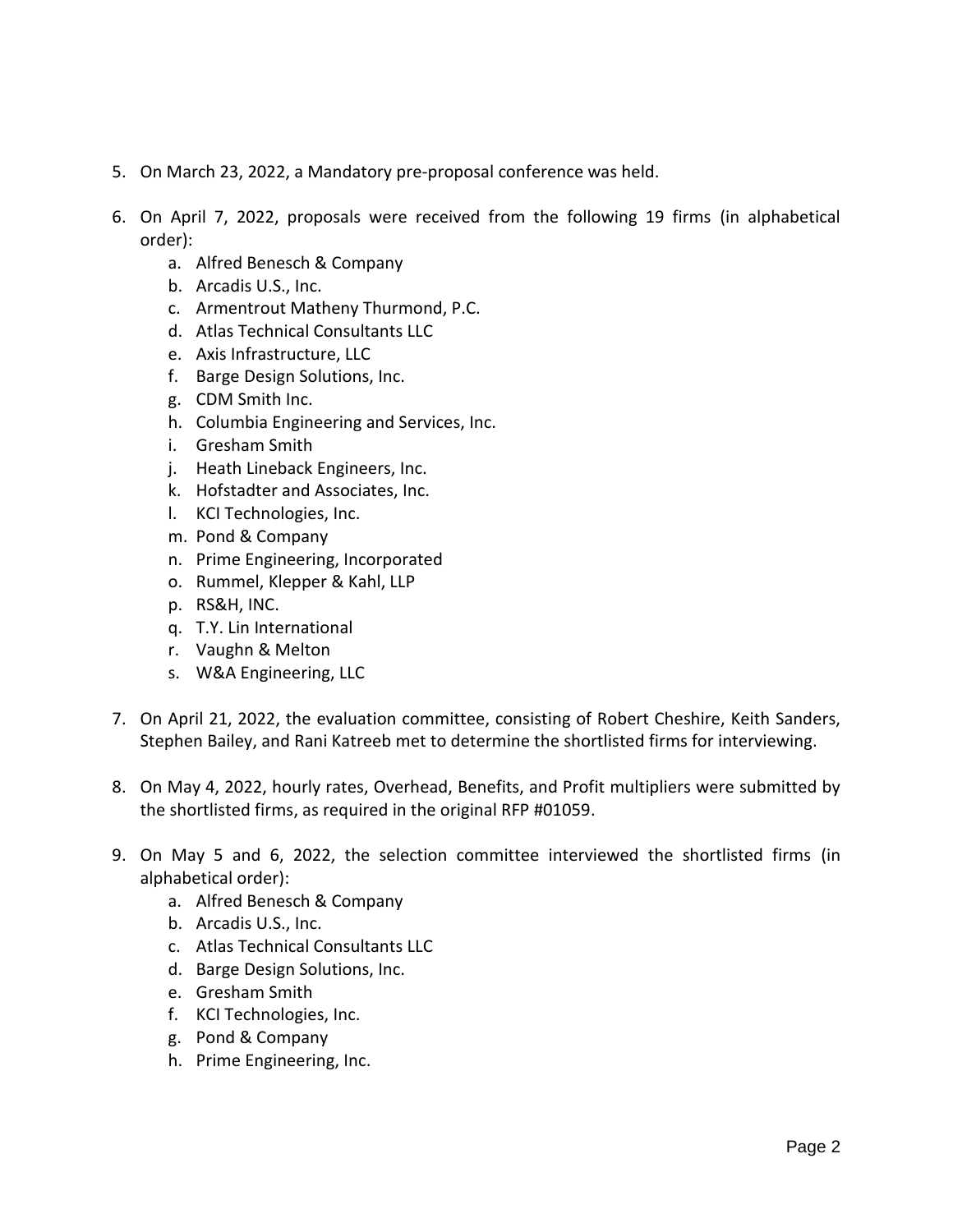10. On May 16, 2022, the selection committee met to evaluate and finalize the selection of the consultant firms to award the contract (F&I #6).

### **FACTS & ISSUES:**

- 1. Many of the ACCGov projects managed by SPLOST, T&PW, and Public Utilities require professional civil engineering design expertise for one or more of the following phases: surveying, permitting, environmental compliance, planning, design, right-of-way acquisition, public engagement, and/or construction management.
- 2. ACCGov has utilized the on-call services contract approach since 1996. This approach has offered the specific advantages including:
	- Cost Savings: On-call services contracts establish a unit cost fee schedule for personnel assigned to the project. Application of the fee schedule for the larger contract to smaller projects results in significant savings.
	- Time Savings: Procurement of professional services typically requires a written RFP, preproposal meeting, selection committee proposal review, consultant interviews, contract negotiations, and M&C approval of the selected consultant. With an on-call services contract, staff can execute a supplement to the master contract in as little as two weeks, expediting the design process by as much as six months.
	- Consistency: Use of an on-call services contract provides a consistent project team for the delivery of local projects. As staff and consultants continue to work together, the consultants develop a deeper understanding of Athens-Clarke County's residents, ACCGov's expectations, along with the roles and responsibilities of the entire team.
- 3. Purchasing Division issued RFP #01059 for consultants to provide professional design services needed for T&PW, SPLOST PUD, or other departments on ACCGov Capital Projects. The scope of services outlined in the RFP includes, but is not limited to, any of the professional design services that make up a project's needs, such as:
	- Surveying: perform surveys as requested in support of the project issued under particular service category.
	- Roadway engineering design services, Bike and Pedestrian design services, pavement management: all aspects of roadway design, development of plans, right of way acquisition services, environmental assessments and studies, and bid documents for capital transportation projects
	- Traffic engineering services: planning, analysis, and design to traffic signal systems and advanced transportation management systems
	- Stormwater analysis and design: analysis and design of stormwater infrastructure projects
	- Watershed management and planning services: data collection and analysis of watersheds as well as coordination with state and federal regulatory officials
	- Transportation planning services: data collection, forecasting, and planning of future traffic conditions and improvements
	- Public involvement and agency coordination: outreach and coordination with general public as well as other local, State, and/or Federal agencies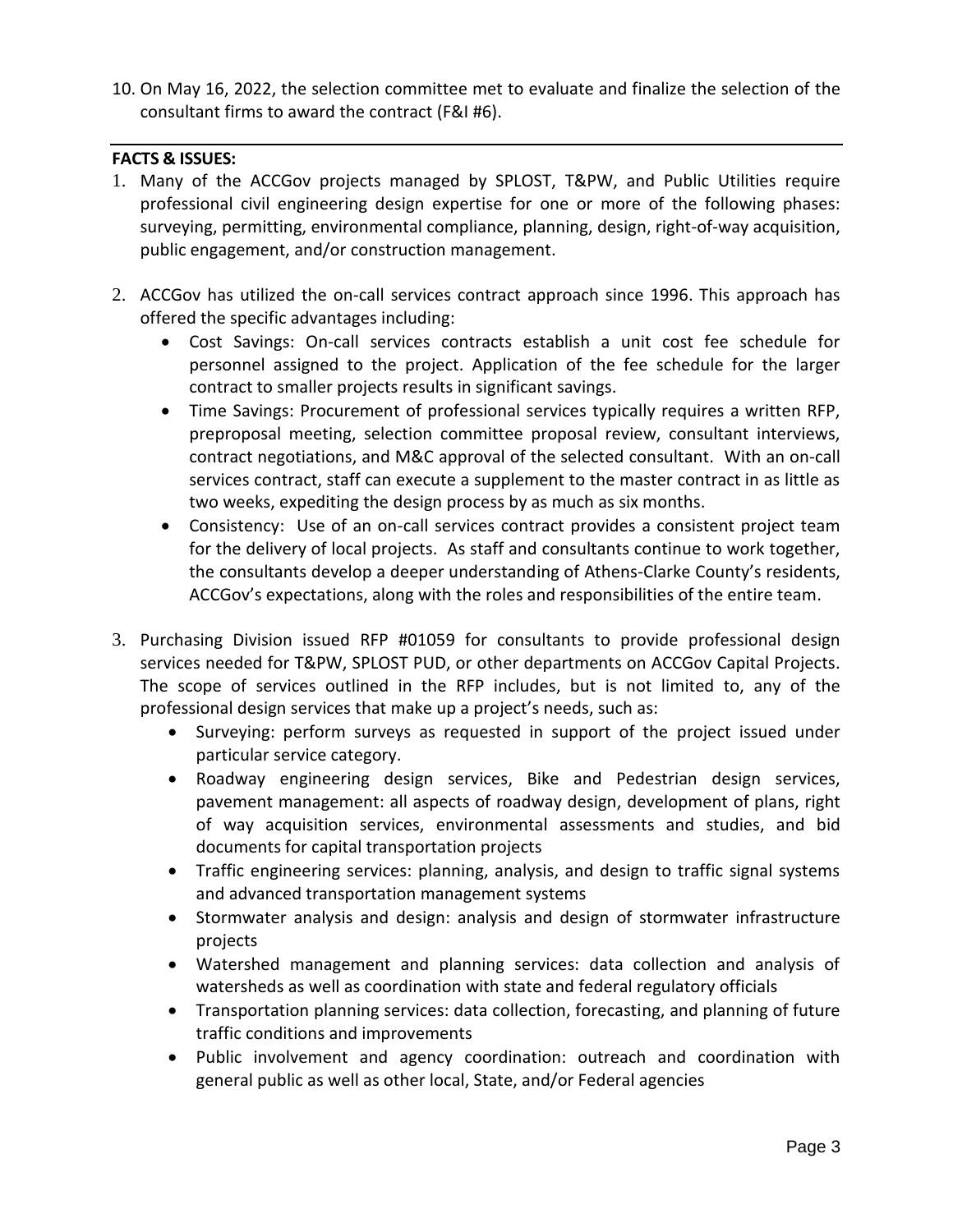- Construction Management: inspection of construction activities to ensure quality performance and compliance with local, State, and Federal regulations as required by funding source.
- Additional engineering services: includes park design/planning, land surveying, subsurface utility mapping, geotechnical investigations, and Geographic Information System (GIS) capabilities.
- 4. The RFP outlined the process whereby the firms' submittals would be shortlisted and finalized. The first step was to review and shortlist the firms based on abilities, experience, and technical standpoint. The second step was to interview and finalize the highest scored firms based on the additional information obtained from the interviews and pricing provided by each of the firms.
- 5. Based on technical abilities, experiences, resources, references, interviews, and overhead & profit/cost multipliers provided by each of the firms, the selection committee recommends the following firms to provide on-call civil engineering services under this contract:
	- Alfred Benesch & Company
	- Arcadis U.S., Inc.
	- Atlas Technical Consultants LLC
	- KCI Technologies, Inc.
	- Pond & Company
	- Prime Engineering, Inc.
- 6. Staff believes that with the number of General Fund Capital, SPLOST, TSPLOST projects that will begin the design process in the coming year, coupled with the watershed planning and the stormwater design activities that need to be completed, warrants the selection of these on-call civil engineering firms.
- 7. Although none of the selected firms are local or MBE/DBE/WBE firms, each of the firms selected have various combinations of different subconsultants that are part of their teams. As such, those local or MBE/DBE/WBE firms can be used on any of the projects where their services are needed. The local or MBE/DBE/WBE firms that are included in this award are as follows:

| MBE/DBE/WBE Firms, included:           | Local Firms, included:                   |
|----------------------------------------|------------------------------------------|
| • Platinum Geomatics, LLC              | • Traditions Surveying                   |
| • Settimio Consulting Services         | • W&A Engineering                        |
| • Alliance Strategies Consulting, Inc. | • Nutter and Associates                  |
| • KHAFRA Engineering Consultants, Inc. | $\bullet$ Geo-Hydro                      |
| • 2MNext                               | · Williamson Landscape Architecture, LLC |
| • Project Cost Solutions, Inc.         | • Koons Environmental Design, Inc.       |
| • River 2 Tap, Inc.                    |                                          |
| • Smith Real Estate Services           |                                          |
| • Woodward Consulting, Inc.            |                                          |